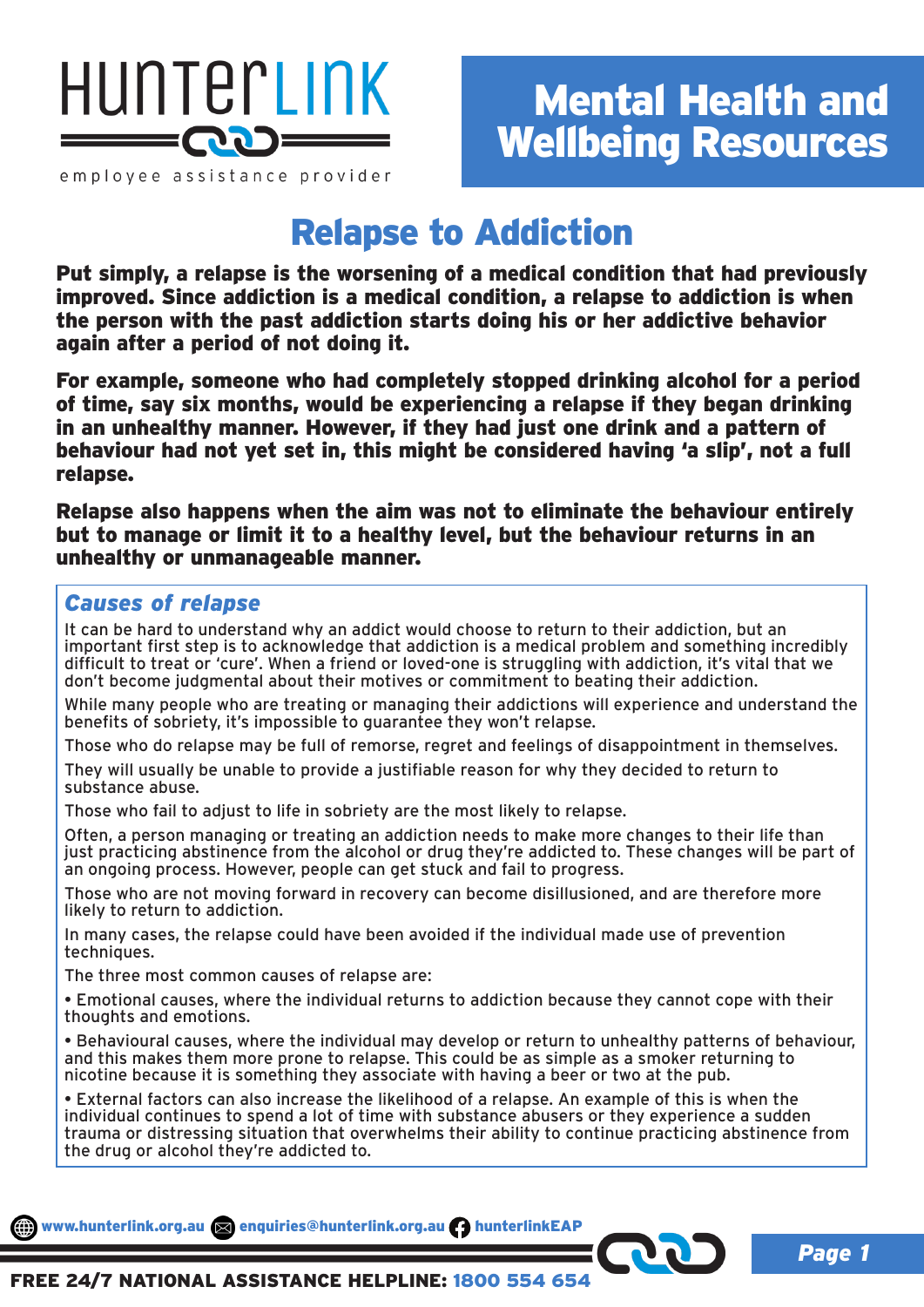

# Mental Health and Wellbeing Resources

*Page 2*

employee assistance provider

## Relapse to Addiction

## *Relapse Triggers*

Different triggers have been identified as possible precursors for relapse. By identifying these triggers, people who are managing an addiction to drugs or alcohol can use prevention techniques to help avoid or control a relapse.

The most common relapse triggers include:

• **Overconfidence.** This can mean that the person is not fully prepared for when things get hard.

• **Self-pity.** Life in recovery is hard and takes a lot of adjustment. Some people may experience periods of self-pity. This is a dangerous emotion because it can sap motivation and set off feelings of despair or hopelessness.

• **Unrealistic expectations.** People recovering from addiction need to be aware of the difficulties, challenges and ongoing work required to avoid or refuse a substance they're addicted to. Having unrealistic expectations can lead to a person becoming disappointed or disillusioned with the process of beating addiction.

• **Dishonesty**. If the individual behaves dishonestly, either with themselves or the people around them, it can lead them right back to addiction.

• **Depression.** Occasionally, people in recovery will experience periods of depression. Not only does this mean an addict might seek to 'treat' their depression with the very substance they were addicted to, periods of depression, sadness or unhappiness can take a lot of the satisfaction out of sobriety.

• **Other substance dependencies.** Those who continue other types of substance use or abuse will be increasing their chances of relapse with the substance they struggle most with.

• **Complacency.** Taking recovery for granted leads to complacency. This means that the individual is no longer doing or paying attention to those things they need to in order to manage their addiction.

## *Different Stages of Relapse*

Relapse doesn't always happen all at once, and the fact that it is often gradual is what makes it most difficult to arrest. It is possible to break most relapses down in to three separate stages:

## • **Emotional Stage**

During the emotional stage the individual will be struggling with recovery, but not actually thinking about a return to substance abuse. The most appropriate relapse prevention tools here would be those that can restore emotional equilibrium and support good mental health and wellbeing.

## • **Mental Stage**

At this point, the person is thinking about drinking or using drugs again. The urge to return to addiction can be incredibly strong. Relapse prevention techniques which target the mental or intellectual processes which are underway at this stage are needed before relapse sets in completely.

### • **Relapse Stage**

At the point where relapse has occured, all is not lost. Much of the good work done to achieve sobriety in the past must now be leveraged to manage the addiction once again. With the right support, an addict can return to the path of recovery straight away; they don't need to let the relapse set in over the medium term.

www.hunterlink.org.au anquiries@hunterlink.org.au hunterlinkEAP

## FREE 24/7 NATIONAL ASSISTANCE HELPLINE: 1800 554 654